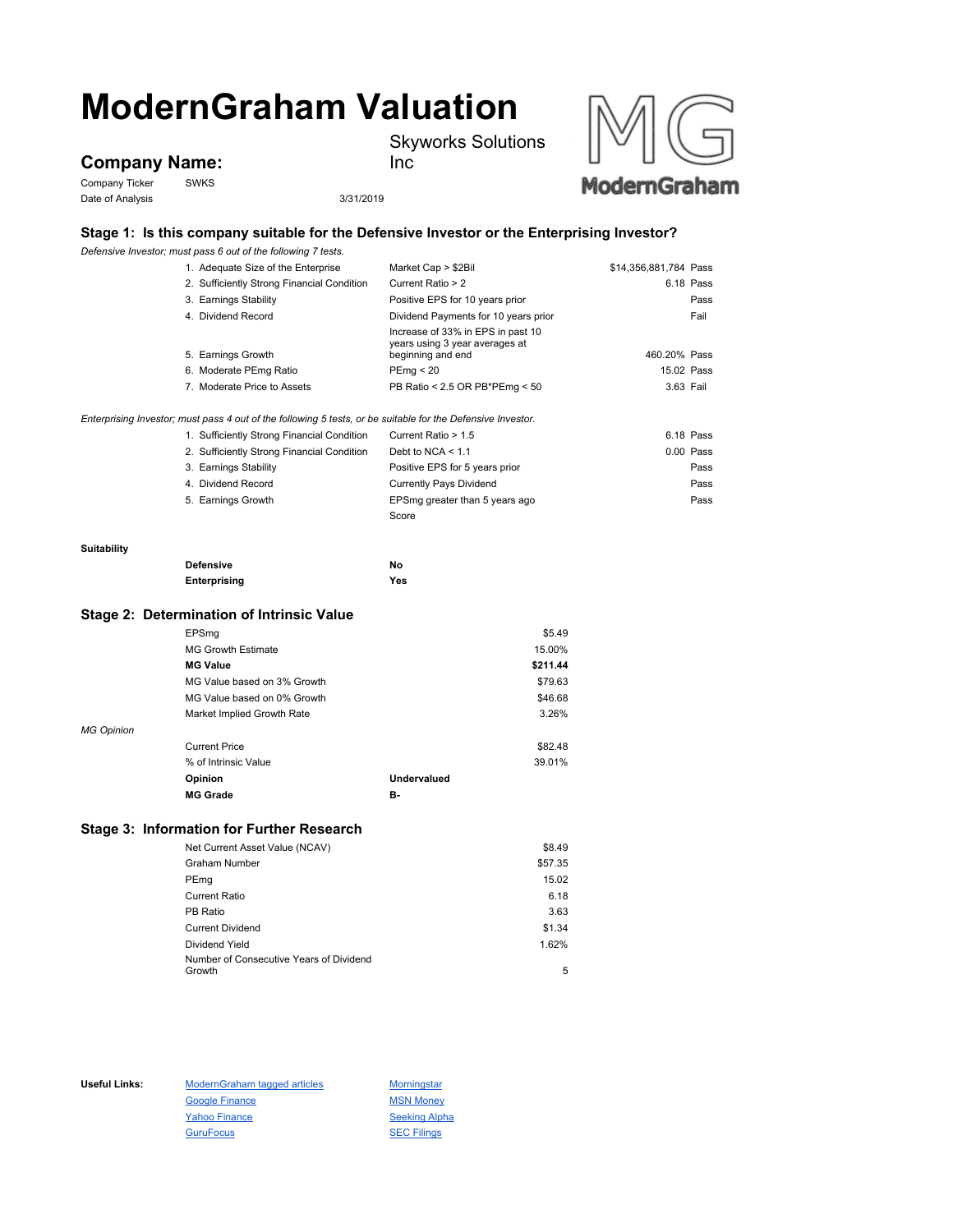| <b>EPS History</b> |          | <b>EPSmg History</b>                 |                 |
|--------------------|----------|--------------------------------------|-----------------|
| Next Fiscal Year   |          |                                      |                 |
| Estimate           |          | \$6.33 Next Fiscal Year Estimate     | \$5.49          |
| Sep2018            | \$5.01   | Sep2018                              | \$4.85          |
| Sep2017            | \$5.41   | Sep2017                              | \$4.42          |
| Sep2016            | \$5.18   | Sep2016                              | \$3.56          |
| Sep2015            | \$4.10   | Sep2015                              | \$2.51          |
| Sep2014            | \$2.38   | Sep2014                              | \$1.60          |
| Sep2013            | \$1.45   | Sep2013                              | \$1.14          |
| Sep2012            | \$1.05   | Sep2012                              | \$0.94          |
| Sep2011            | \$1.19   | Sep2011                              | \$0.82          |
| Sep2010            | \$0.75   | Sep2010                              | \$0.55          |
| Sep2009            | \$0.56   | Sep2009                              | \$0.38          |
| Sep2008            | \$0.68   | Sep2008                              | \$0.24          |
| Sep2007            | \$0.36   | Sep2007                              | $-$0.19$        |
| Sep2006            | $-$0.55$ | Sep2006                              | $-$0.57$        |
| Sep2005            | \$0.16   | Sep2005                              | $-$0.56$        |
| Sep2004            | \$0.15   | Sep2004                              | $-$0.78$        |
| Sep2003            | $-$3.24$ | Sep2003                              | $-$1.00$        |
| Mar2002            |          | -\$0.42 Balance Sheet Information    | 12/1/2018       |
| Mar2001            |          | \$0.75 Total Current Assets          | \$2,208,500,000 |
| Mar2000            |          | \$0.21 Total Current Liabilities     | \$357,300,000   |
| Mar1999            |          | \$0.27 Long-Term Debt                | \$0             |
|                    |          | <b>Total Assets</b>                  | \$4,738,900,000 |
|                    |          | <b>Intangible Assets</b>             | \$1,319,900,000 |
|                    |          | <b>Total Liabilities</b>             | \$700,600,000   |
|                    |          | Shares Outstanding (Diluted Average) | 177,700,000     |